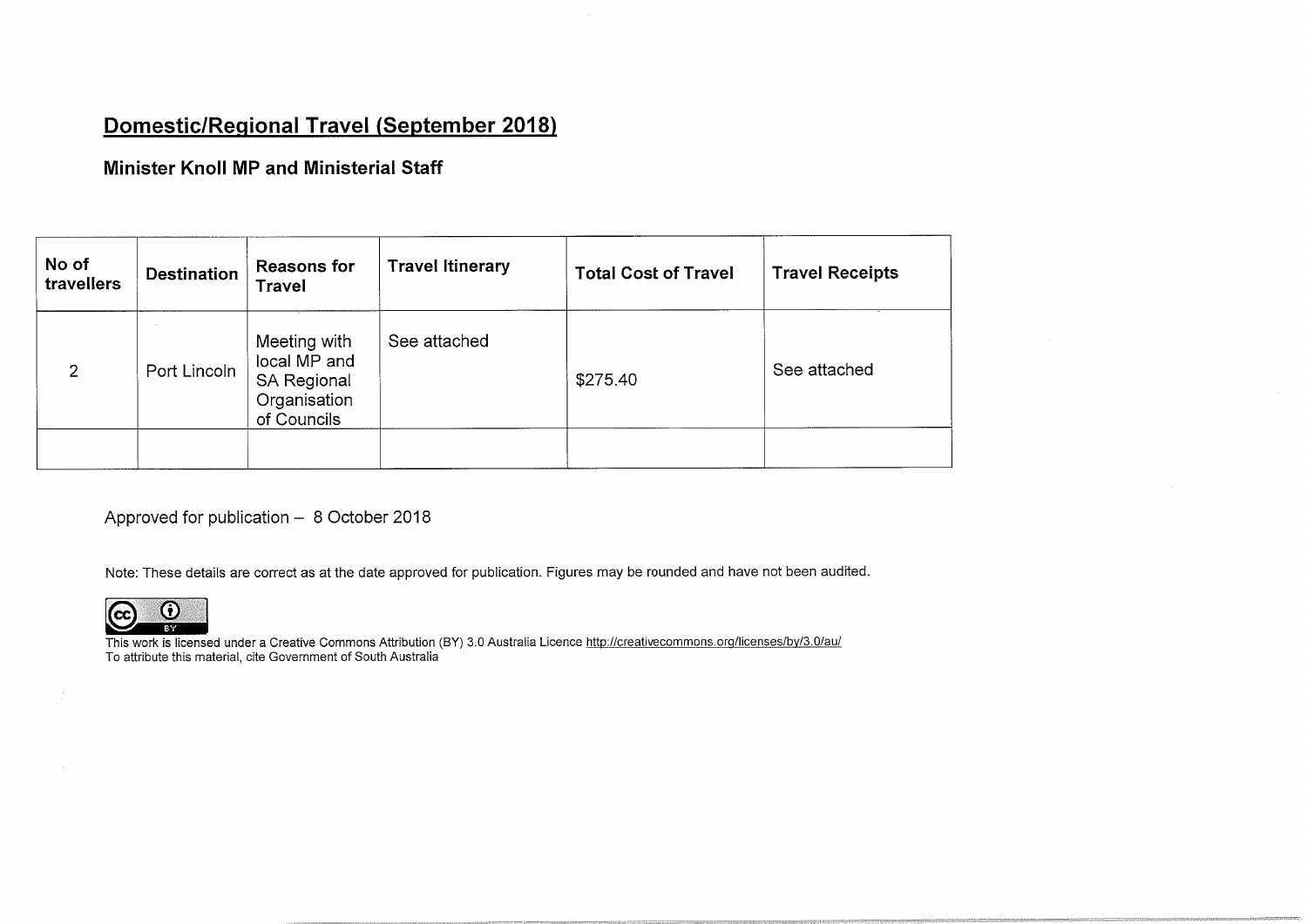

CARLSON WAGONLIT AUS PTY LTD LEVEL 14 33 KING WILLIAM ST ADELAIDE SA 5000

TO: DPTI MIN TRANSPORT & INFRASTRU LVL 12, ROMA MITCHELL HSE LOCATOR 136 NORTH TCE OUR REF AYPEIJ 136 NORTH TCE<br>ADELAIDE SA 5000 OUR REF : AEI0495728C AGENT : DOROTEA GOYAK

FOR: MR STEPHAN KARL KNOLL ORDER NUMBER: COURTNEY NOURSE COST CENTRE: 01522 TAX INVOICE . . . . . . . . . . . . . I T I N E R A R Y - - - - - - - - - - - - - - - - -INV NO: 27748-18 DATE: 17SEP18 PAGE: 1 \*\*\* HOTEL RESERVATION \*\*\* ADELAIDE INTERNATIONAL 1 DOUBLE BED CONFIRMATION NO: MAKENA-FROM 12SEP 12:00A TO 13SEP 12:00A RATE 129.00 PER DAY THE PORT LINCOLN HOTEL 1 LINCOLN HIGHWAY PORT LINCOLN, 5606 PHONE 61 886212000 FAX 61 886826130 PORT LINCOLN TKT NO 2GU CHARGEBACK FETKT NO CBF COST 172735 172735 \*\*\* TOTAL EXCLUDING GST \*\*\* TOTAL GST \*\*\* TOTAL CHARGES THIS INVOICE \*\*\* \*\*\* BALANCE DUE THIS INVOICE \*\*\*\* NK 1 NIGHT ACCOMMODATION AT \$129 \$13.20 CHARGEBACK FEE GST GST 129. 27 12. 93 117.27 11.73 12.00 1.20 142.20 142.20

BRANCH: Al5960

ABN: 83 069 087 538

PHONE: 08-8124-9300

CONTINUED ON NEXT PAGE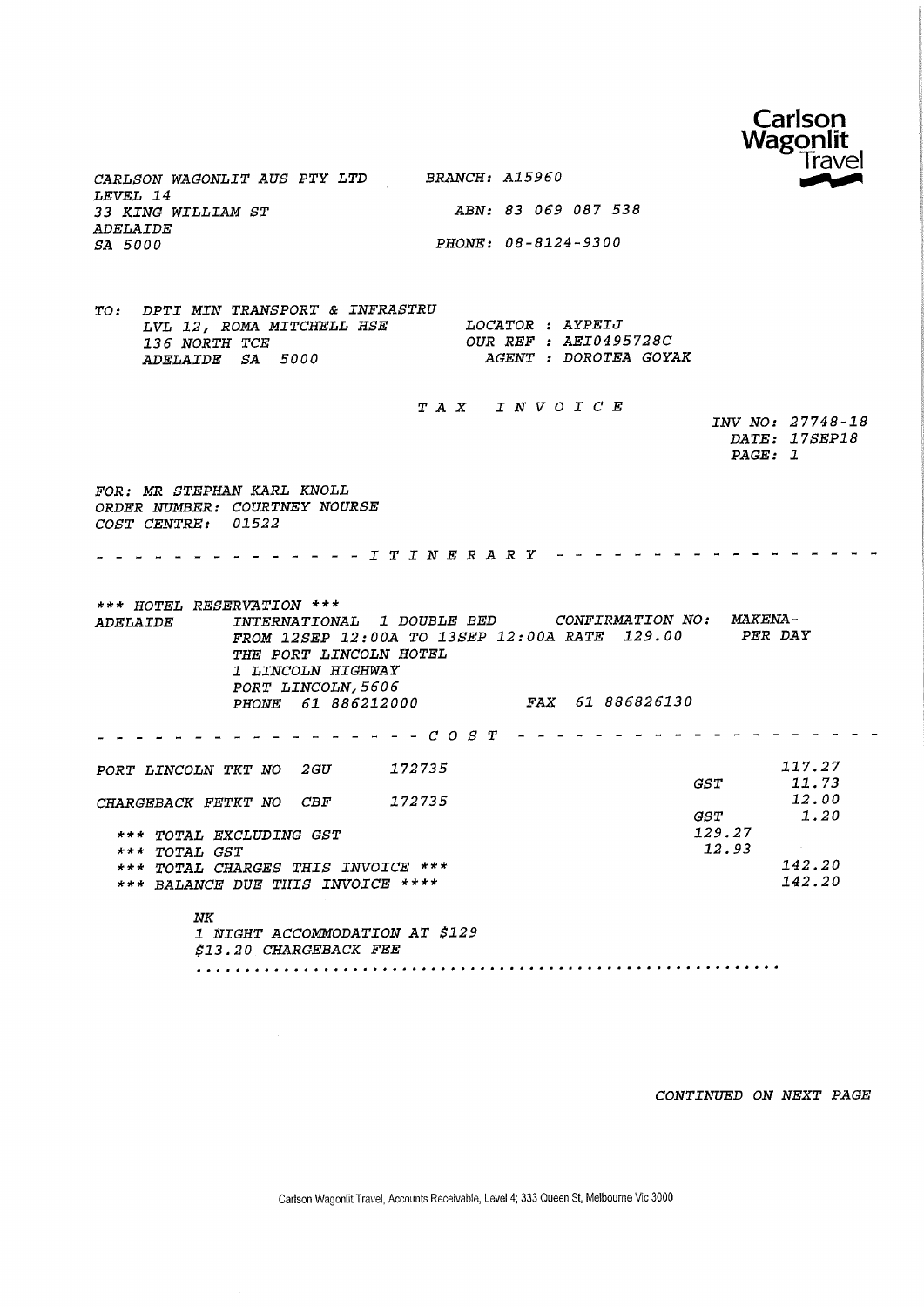

LEVEL 14 33 KING WILLIAM ST ABN: 83 069 087 538 ADELAIDE SA 5000 PHONE: 08-8124-9300

TO: DPTI MIN TRANSPORT & INFRASTRU LVL 12, ROMA MITCHELL HSE LOCATOR : AYPEIJ 136 NORTH TCE 61 COUR REF : AEI0495728C<br>ADELAIDE SA 5000 AGENT : DOROTEA GOY AGENT : DOROTEA GOYAK

 $\bar{\alpha}$ 

## TAX INVOICE

INV NO: 27748-18 DATE: 17SEP18 PAGE: 2

PLEASE REMIT ALL PAYMENT DUE TO: CARLSON WAGONLIT TRAVEL LEVEL 4; 333 QUEEN STREET MELBOURNE VIC 3000

> BANK DETAILS: BNP PARIBAS BSB: 222-200 ACCOUNT NO: 201026030

Carlson Wagonlit Travel, Accounts Receivable, Level 4; 333 Queen St, Melbourne Vie 3000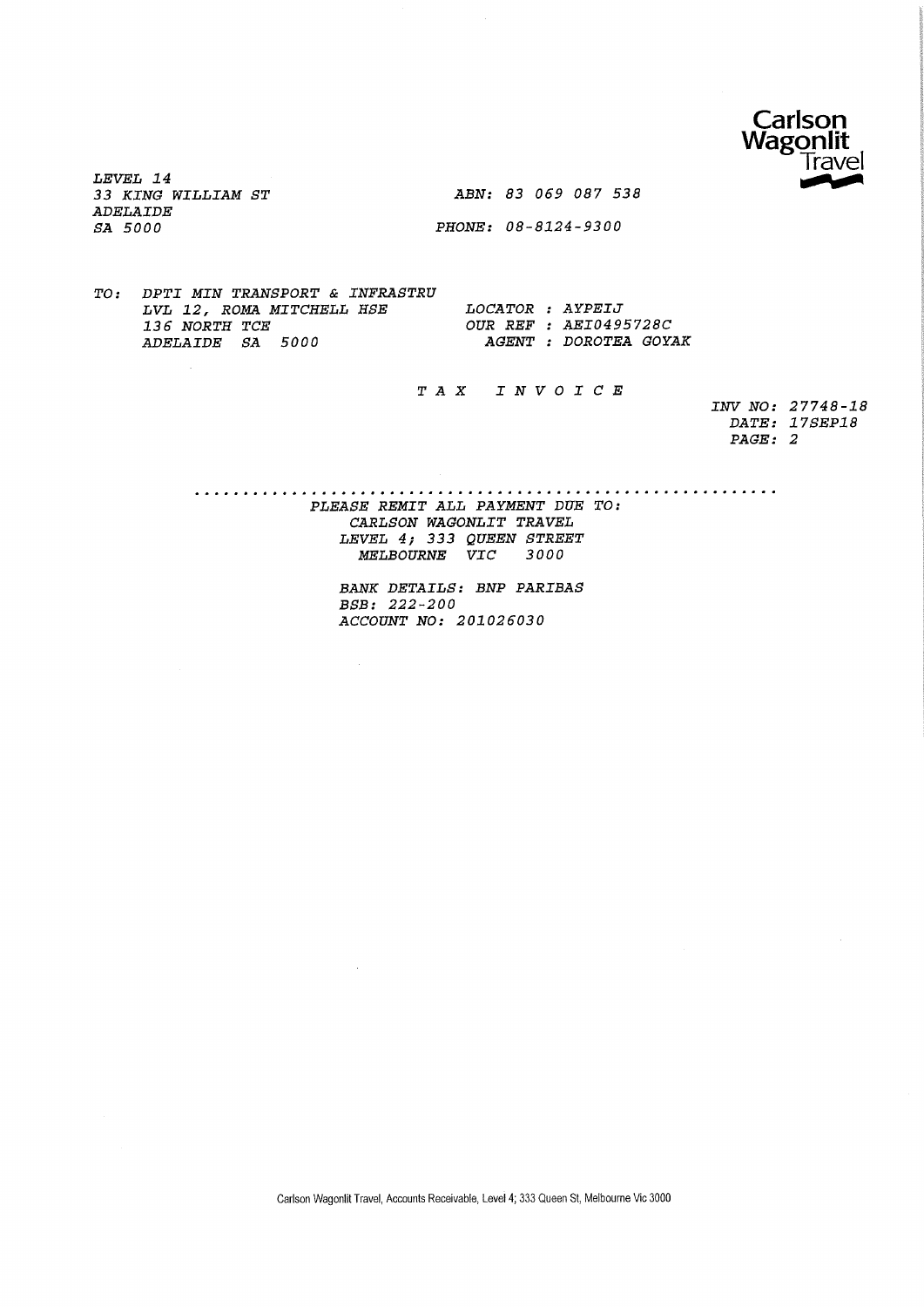

CARLSON WAGONLIT AUS PTY LTD BRANCH: A15960 LEVEL 14 33 KING WILLIAM ST ADELAIDE SA 5000

 $\sim$ 

ABN: 83 069 087 538 PHONE: 08-8124-9300

TO: DPTI MIN TRANSPORT & INFRASTRU LVL 12, ROMA MITCHELL HSE LOCATOR 136' WORTH TCE OUR REF 136 NORTH TCE<br>ADELAIDE SA 5000 LOCATOR : UFROES OUR REF : AEI0495729C AGENT : DOROTEA GOYAK

|                                                                                                                                                                                                       | TAX INVOICE     |                                              |  |
|-------------------------------------------------------------------------------------------------------------------------------------------------------------------------------------------------------|-----------------|----------------------------------------------|--|
|                                                                                                                                                                                                       |                 | INV NO: 27458-18<br>DATE: 14SEP18<br>PAGE: 1 |  |
| FOR: MS COURTNEY NOURSE                                                                                                                                                                               |                 |                                              |  |
| ORDER NUMBER: COURTNEY NOURSE<br>COST CENTRE:<br><i>01522</i>                                                                                                                                         |                 |                                              |  |
| $- I T I N E R A R Y$                                                                                                                                                                                 |                 |                                              |  |
| *** HOTEL RESERVATION ***                                                                                                                                                                             |                 |                                              |  |
| PORT LINCOLN INTERNATIONAL 1 DOUBLE BED CONFIRMATION NO:<br>FROM 12SEP 12:00A TO 13SEP 12:00A RATE 120.00<br>LINCOLN NAVIGATORS MOTEL<br>2 NORMANDY PLACE<br>PORT LINCOLN, 5606<br>PHONE 61 886824099 |                 | ROSE-<br>PER DAY                             |  |
| $-COS T$                                                                                                                                                                                              |                 |                                              |  |
| 2775<br>LINCOLN NAVIGTKT NO 3XV                                                                                                                                                                       |                 | 109.09                                       |  |
|                                                                                                                                                                                                       | <i>GST</i>      | 10.91<br>12.00                               |  |
| 2775<br>CHARGEBACK FETKT NO<br>CBF                                                                                                                                                                    | $\mathcal{GST}$ | 1.20                                         |  |
| *** TOTAL EXCLUDING GST<br>*** TOTAL GST                                                                                                                                                              |                 | 121.09<br>12.11                              |  |
| *** TOTAL CHARGES THIS INVOICE ***                                                                                                                                                                    |                 | 133.20                                       |  |
| *** BALANCE DUE THIS INVOICE ****                                                                                                                                                                     |                 | 133.20                                       |  |
| <b>NK</b><br>1 NIGHT ACCOMMODATION AT \$120                                                                                                                                                           |                 |                                              |  |
| \$13.20 CHARGEBACK FEE                                                                                                                                                                                |                 |                                              |  |
|                                                                                                                                                                                                       |                 |                                              |  |

CONTINUED ON NEXT PAGE

Carlson Wagonlit Travel, Accounts Receivable, Level 4; 333 Queen St, Melbourne Vie 3000